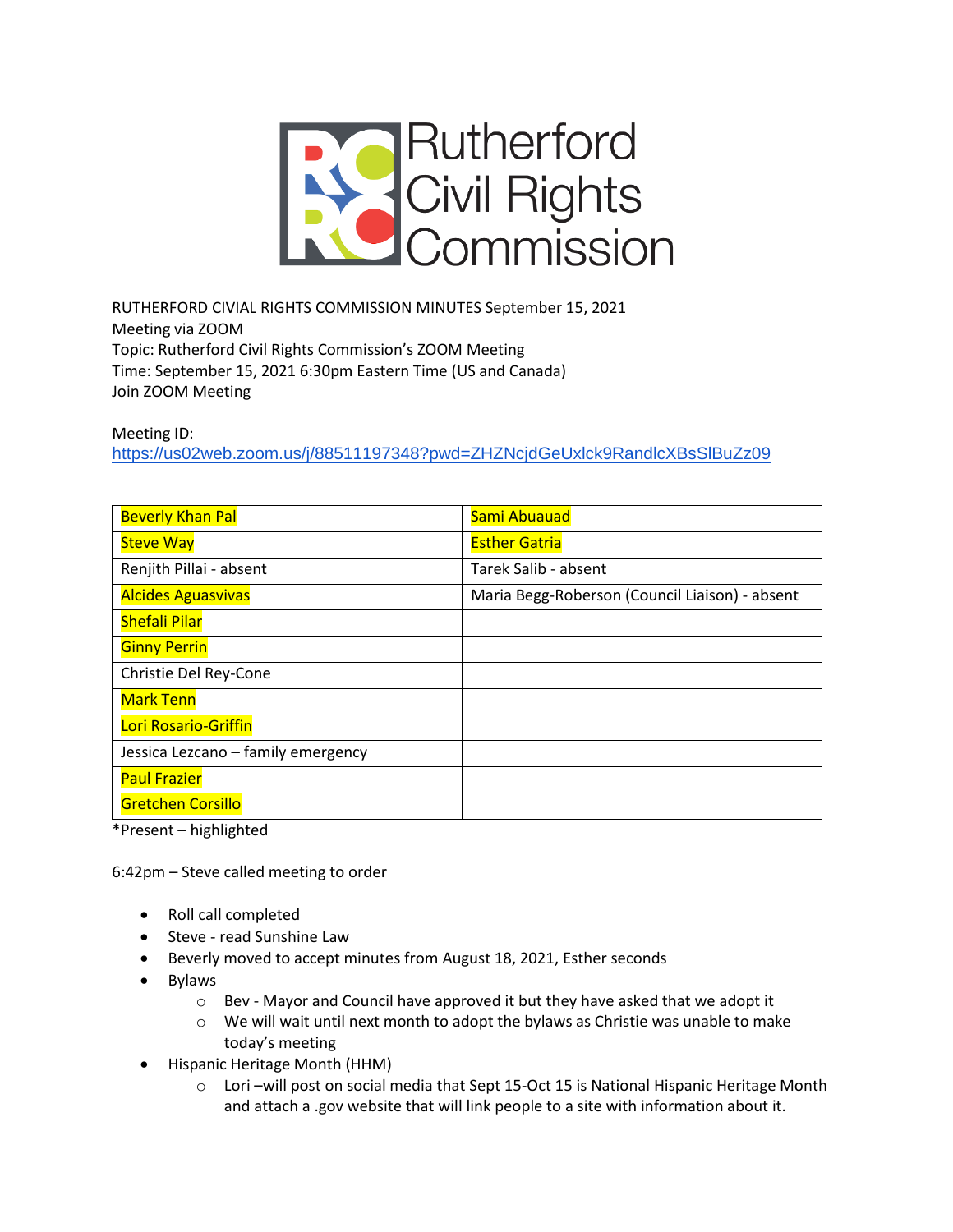- $\circ$  Alcides inquired if there was any artwork from the coffee shop that we can use for the post; the photos are on the website so he will pick photos from there to post along with the quote that Lori wrote
- o Poetry reading will occur at the Multicultural event to honor HHM
	- Paul says he is still trying to get a few more RHS students to read poetry for the event
- **Fundraising** 
	- $\circ$  Steve \$12,135.03 total balance including grants (pending grants; Gordan's email says that the town has the funds marked for us)
		- Gordan said that the money will be available to pay the vendors without an issue even if the grant money is not yet in town with the town because it allocated for the RCRC
	- o \$1000 from Ford Quality Auto Mall
	- o \$250 from Goffins
	- o \$500 from Pix-l Graphx
	- o \$500 Jeff Jordan Architects
	- o \$100 Pizzanos
	- o Coccia Realty amount unknown
	- $\circ$  \$1000 Cerasia Law Firm
	- o \$1000 Smile Today Dental Office (Given to Alcides tonight to deposit at Borough Hall)
	- $\circ$  Steve In the past, there was a written requirement by Bergen County that said that however much money the County gave us from a grant, we were required to match that grant. Because of the pandemic, the rule has been waived for this year.
		- Ginny requested Steve to get that in writing so that there is no issue in the future.
- Alcides raised a motion to use \$100 to boosting our social media post for the next week on FB
	- o Steve asked who his target audience
	- o Alcides residents in Rutherford
	- o Steve recommends branching out to other towns
	- o Beverly recommended using Eventbrite
	- o Alcides recommended using Meetup
	- $\circ$  Shefali 2<sup>nd</sup> the motion and it was approved
- Beverly at the meeting with the Borough, they asked what they can do to help with advertising.
	- o She thinks that we should formerly ask Maria for help/donation.
- Beverly wants to know who is meeting with Gordan before the event to finalize how many checks came in and get a total amount
	- $\circ$  Mark said he will try to go and speak to JiHee to get into speaking with Gordan
- Festival
	- o Mark 4 food trucks total
		- 3 on Friday and 2 on Saturday
		- The police department will reserve parking spaces for the trucks from 4:30pm on Friday and 11am on Saturday on Lincoln Ave
		- The paperwork is in order and the inspection will happen when they arrive
		- Friday Bro-Ritos, Jerk and Chicken, Japanese
		- Saturday Jerk and Chicken, Viva Margerita
		- Beverly asked Mark to ask if they will accept any pre-orders to keep the lines short on event day.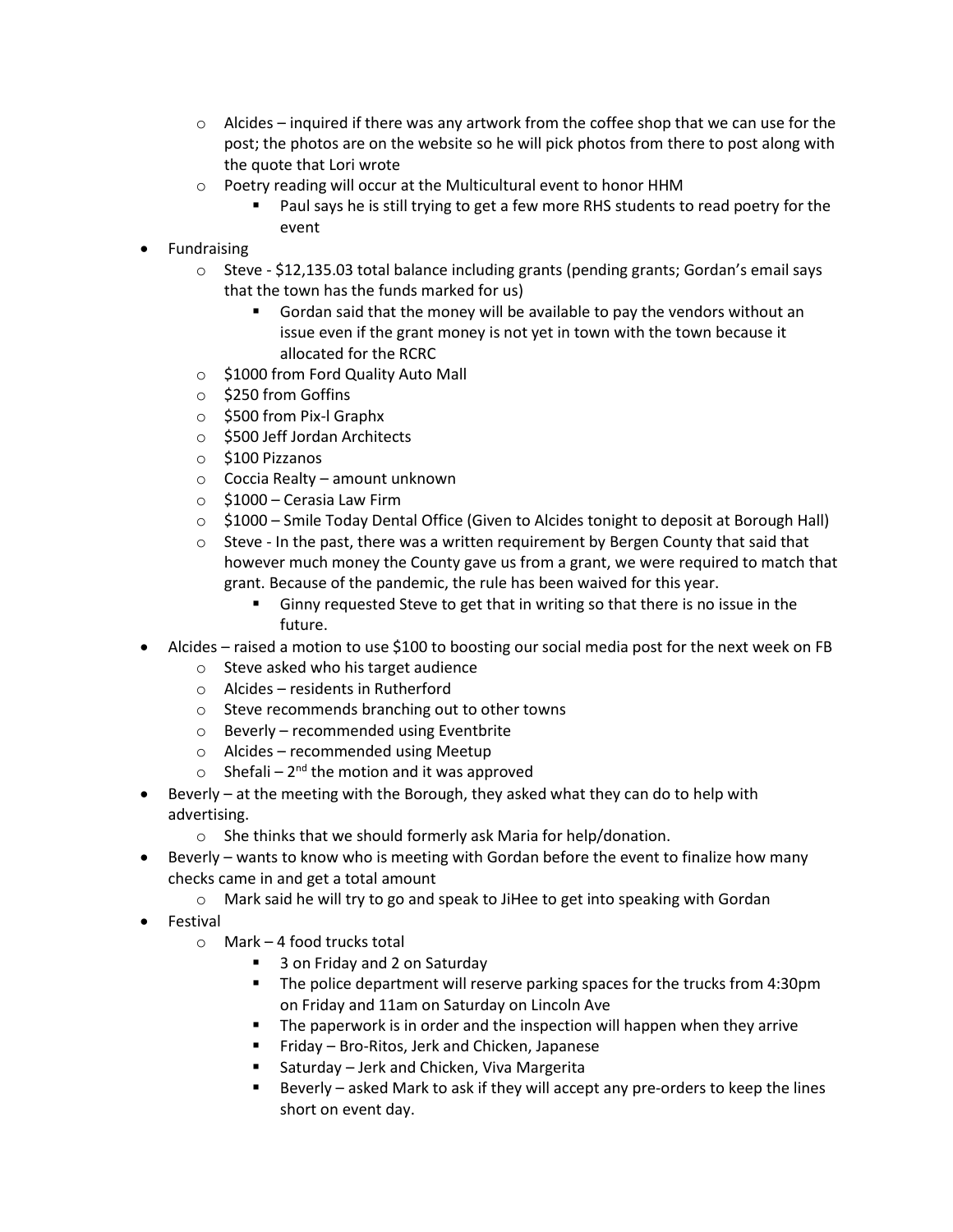- The trucks really want attendance of about 250-300 people per truck
- o Marketing Alcides
	- Every day he is posting twice about the event and ask he gets closer, he will post more often
	- Beverly wants to have one advertisement to post with the food trucks and another one with the sponsors to easily drop it on different social media groups
- o Bathrooms
	- Portable potties they will be delivered Friday morning
	- The Borough of Health will also be available if need
	- We need to inquire with Jessica if the portable potties can be cleaned Friday night to get ready for Saturday
	- We need to also have the event space cleaned prior to the event on Friday and after the Friday events to get ready for Saturday
- o Logistics
	- They will handle microphones, iPads, and any AV related concerns
	- They will show up 2 hours before
- o Beverly Fire, Health, DPW, Logistics are all covered
- $\circ$  The major sponsors will the opportunity to introduce an act. Beverly, Paul, and Steve will work on determining what they will introduce.
	- It is our job to thank the sponsors throughout the event
	- It was later realized that based on the sponsorship levels we had outlined, none of our sponsors are eligible to introduce an act
- o Beverly inquired if we can have screens to thank our sponsors or place logos
- $\circ$  Alcides thought about putting lawn signs with sponsor names he will look into it
- $\circ$  Term to use when thanking sponsors Community enhancers, community builders, sponsors, etc.
- o Shefali inquired if we could have a long banner made with the sponsor names
	- Alcides says we need to scout where to put the banner first before determining size
	- Ginny recommended placing a banner on the gazebo
- $\circ$  Alcides recommended a pop up display which is a 10 foot display that opens up and people can take a picture with it
- $\circ$  DJ Beverly will use her personal playlist to play music in between events
	- Ginny will bring her iPad to play the music and will take charge of the music for the event
- o Drumcircle is giving us 30 drums and they will perform around 6:40pm
	- He is only charging us \$100
	- Most of the drums are African style and the music evolves from the beat
	- He will play for about 30-45 minutes
	- We asked them to set up closer to the gazebo on the grass area
	- The first 15 seats will be for us
	- That will be Friday night before Kaissa goes on stage (performing around 7:30pm)
- $\circ$  10 VIP seats will be needed we may be able to get chairs from the board of health
- o Steve He is thinking we could get a photographer from the high school to
- o Interpreters
	- Steve says we still need sign language interpreters for both days and if anyone knows people who qualify, we should contact them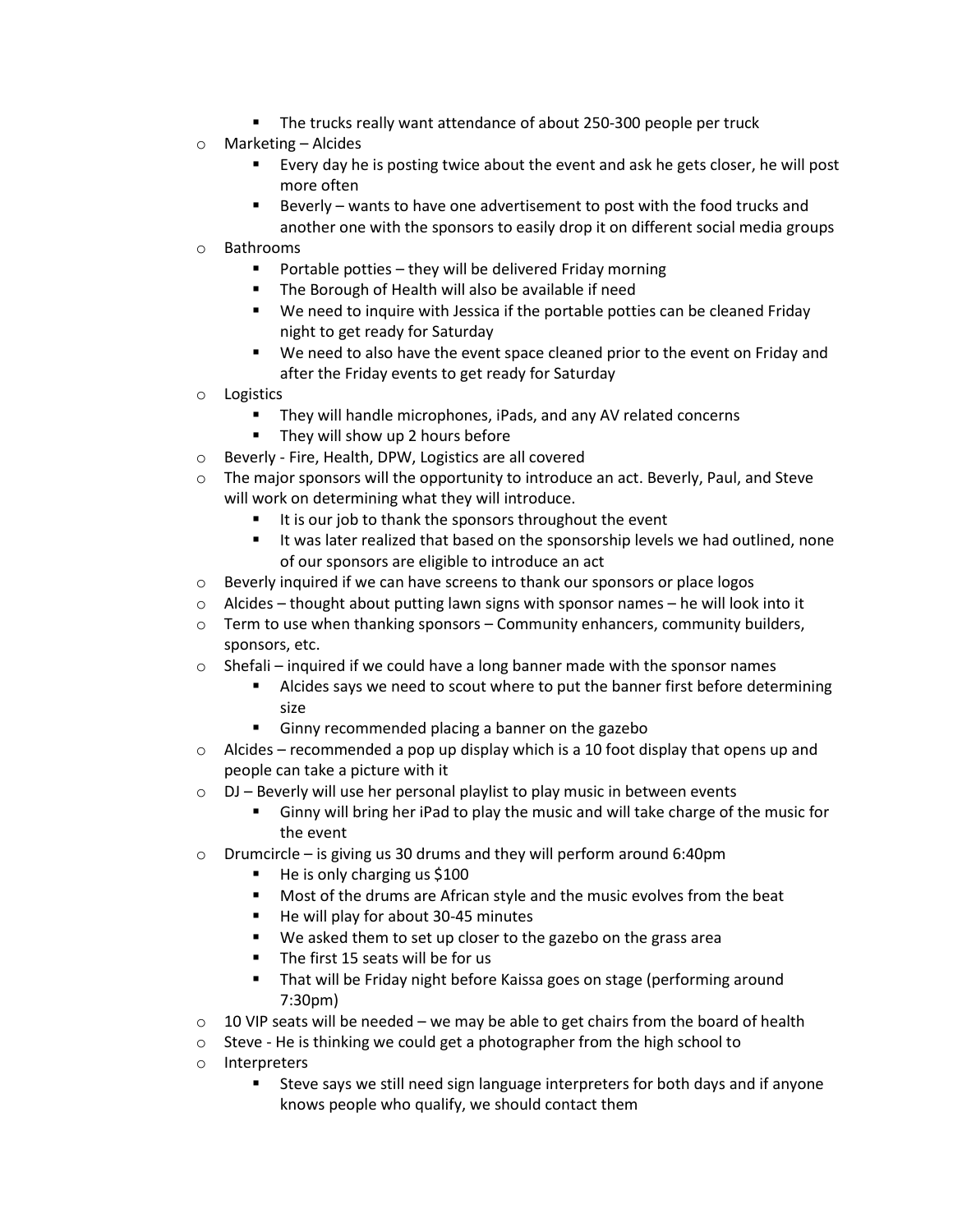- Ginny mentioned how we need to have very specific details ready for the interpreters in advance so they can prepare
- Barbara Thumann Calderaro Beverly had contacted her to inquire about interpreters and the response was to inquire about hourly rate and requirements for the role.
- Ginny has been tasked with finding interpreters, but she requested the scripts for songs, poems, etc in advance. She says she cannot promise to find someone.
- o VIP and quiet space
	- Steve thinks that in addition to VIP seating that we should have a reserved space for wheelchair users, the elderly, and any disabled individuals.
	- He wants to ask the Health Dept if they can use their space as a quiet room for people with sensory overload concerns (autistic, babies, etc)
- o Speeches
	- Beverly would like to see our vision and our mission throughout the event
	- Ginny mentioned how we have not adopted the mission formerly, so we must be careful about what we are saying
		- She is worried that since we have not shared the mission document with the group, we would be making assumptions about the goal and mission of the RCRC
	- Mark says that it may be nice to have Commissioners at least introduce ourselves
	- Alcides says that even though it has not been officially adopted, we could still speak generally about the RCRC
	- Mark gave the idea of sharing interesting facts about Rutherford with a "Did you know?" format between acts – this idea was received positively
		- We need to get trivia from the Rutherford Historic Narratives Youtube channel
	- It would be nice if the acts/companies could come up and speak about themselves prior to their performance
- o Agenda for Festival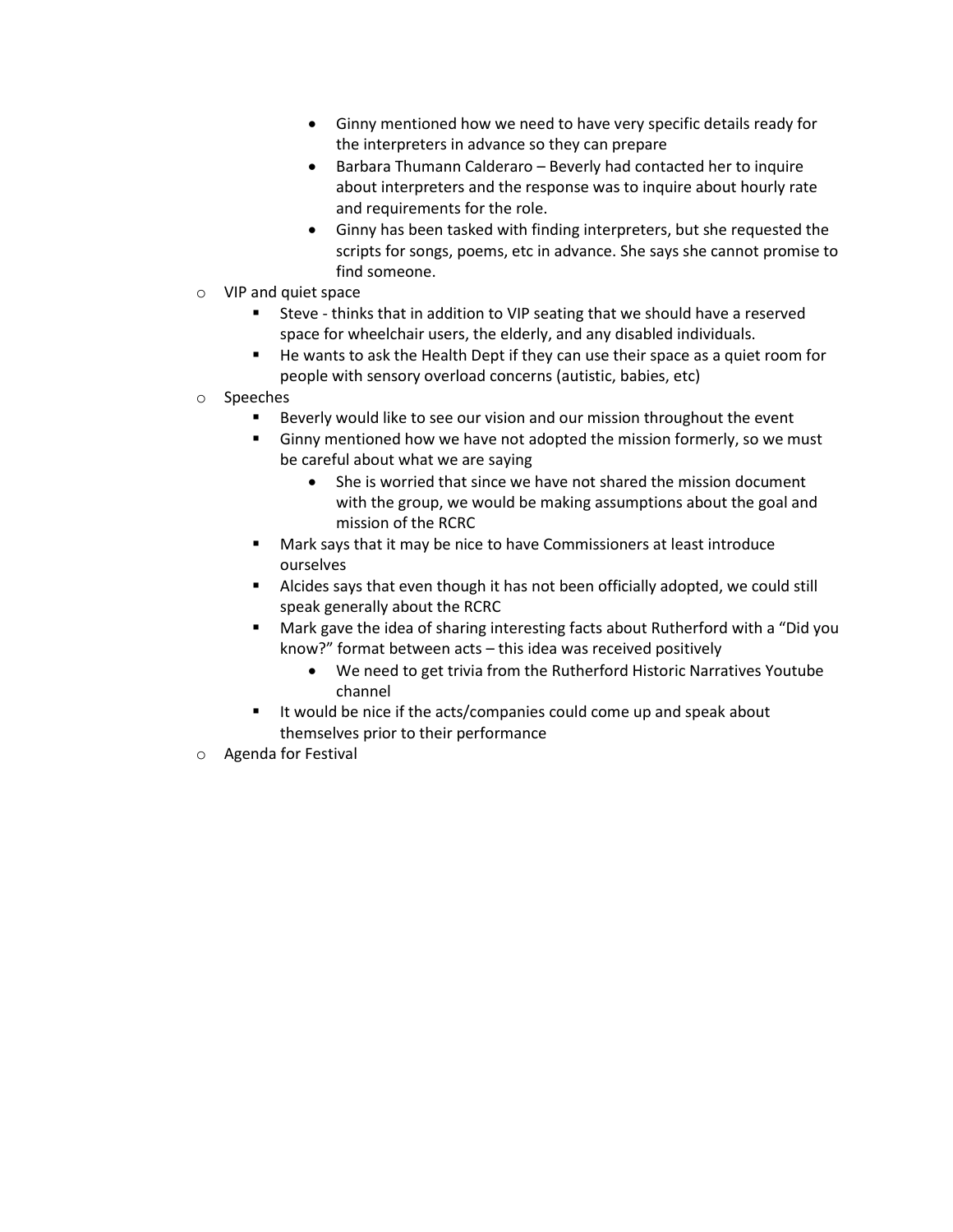## **Multicultural Festival Schedule**

Friday Sept. 24th 5:00PM - Open 5:20 to 5:50 - Dance Performance - Kulture Kool 6:00 to 6:30 - Spoken Word/Poetry (The RHS kids from the Asian event - Waiting for a responsel 6:40 to 7:20 - Band (Rutherford Rock?) 7:50 to 8:50 - Main Act Kaissa 9:00 or 9:30 - Close Saturday Sept. 25th 1:00PM - Open 1:20 to 1:50 - Dance Performance - Backstage Dance Company -young kids 2:00 to 2:40 - Poetry (Young Kids) Elementary Schools in Rutherford 3:10 to 4:00 - School Band or Music Club- School of Rock(young kids) 4:05 to 4:10 - Thanks to sponsors and the powers that be 4:20 to 4:50 - Demonstration - Martial Arts? 5:10 to 5:40 - Spoken Word/Poetry - Hispanic Heritage Month and Nation **Translation Month by RHS Students** 6:00 to 6:45 - Guest Performance- Redray Frazier 7:00 to 7:05 - More Comments from CRCR and Mayor and Council?

7:10 to 8:20 - Main Act - Walter Parks and The Unlawful Assembly 9:00 or 9:30 - Close

Maybe have a DJ set up to play music in between shows Is there anyone who can help with possible gettin St. Marys students involved ? Anything in red means waiting to solidify

- 5pm start on Friday
	- $\bullet$  1<sup>st</sup> act Kulture Kool requested that we make sure stage floor is clean
	- Drum circle (during this time Kaissa will setup)
	- Kaissa performance (she will complete around 8:50pm)
	- Beverly  $-$  has a swing couple on stand by in case we have holes in the timings
	- Sensai Dan Mark spoke to him because Sensai Dan had suggested a martial arts performance.
- Saturday
	- Opens at 1pm with Backstage Dance Company
	- Paul mentioned that Anita from the South Asian Dance Group reached out to him to see if there is any room for them to perform as she has done it in past Multicultural events.
	- Spoken word poetry organized by Brian Ersalesi
		- o K-12 students
	- He needs someone to speak for a few minutes in between RCRC or a sponsor
	- The School of Rock school wanted to do something, but Paul is worried about if it fits the event
		- $\circ$  Ginny inquired if they have cultural music they can play
		- o Beverly said that the last time they played at the Williams Center, they played Freddie Mercury and classic rock.
		- o Paul will ask them if they can find something cultural to play if we proceed with them
	- 4:20-4:50pm we have a slot reserved for the martial arts performance if they come through
	- Spoken word for Hispanic Heritage Month
	- Matt Payne local resident/author will do a reading and book signing
		- o We will need a table setup for him